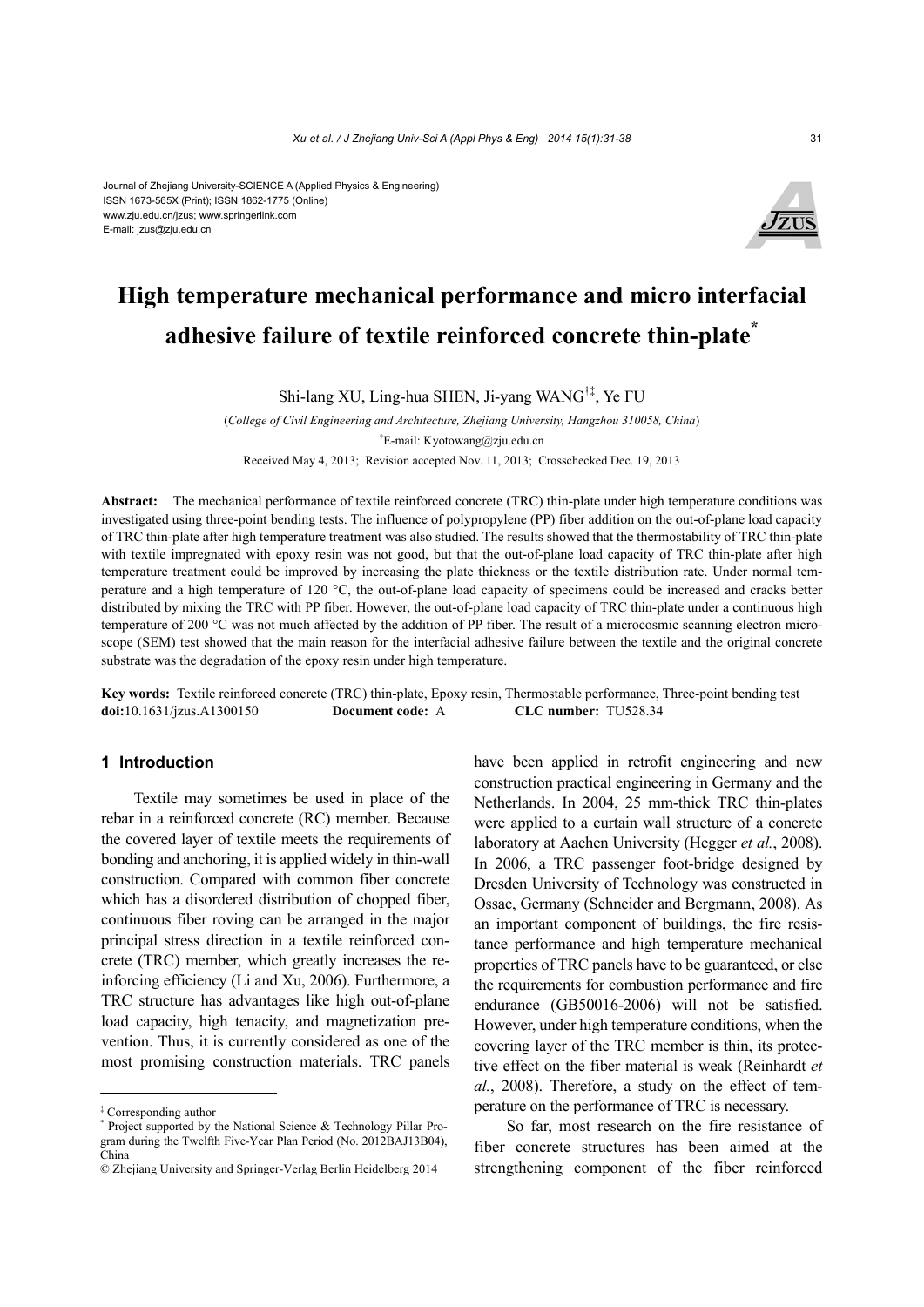polymer (FRP) (Bisby *et al.*, 2004). Wu and Wan (2009) studied the fire resistance of a RC beam flexural strengthened by a carbon fiber sheet, and compared the bearing capacities of concrete beams with either geopolymer or carbon fiber sheet adhered by epoxy adhesive (Wu *et al.*, 2012). Liu *et al.* (2011) investigated the failure mode and fire endurance of a carbon fiber sheet RC beam using an open-fire test. However, studies on the fire resistance properties of TRC members are rare. Reinhardt *et al.* (2008) studied the fire resistance properties, including fire endurance, of I-shaped beams reinforced by glass fiber and carbon fiber mesh grid. More experimental results are needed to evaluate thoroughly the thermostability of TRC members.

The crack behavior and out-of-plane load capacity of TRC members depend mainly on the adhesion between the fiber and the concrete (Xu *et al.*, 2004). Studies aimed at improving the adhesion between the fiber and the concrete (Xun *et al*., 2005; Dilthey *et al.*, 2006; Li *et al.*, 2008; Yin and Xu, 2010) indicate that adhesion could be effectively improved by impregnating the woven fiber net with epoxy resin. To investigate the thermostability of a TRC member impregnated with epoxy resin, we tested such a member at high temperature using a three-point bending test. Then we examined the influences of temperature and high temperature duration on crack behavior and out-of-plane load capacity. Using microcosmic scanning electron microscope (SEM) observation, we analyzed the mechanism of interfacial adhesion damage between the woven fiber net and the concrete substrate.

### **2 Materials and methods**

## **2.1 Woven fiber net**

The fiber adopted in this experiment was a 2D woven net made by mixing carbon fiber bundles and E-glass. The two fiber bundles were made of multifilaments which were not twisted, and the meshing size was 10 mm $\times$ 10 mm (Fig. 1). The mechanical properties of the monofilament fibers are listed in Table 1. The ultimate tensile strength of the glass fiber was lower than that of the carbon fiber, but the cost was higher. Thus, the carbon/glass mixed fiber not only had a reinforcing effect, but also had a better economic efficiency.

The mechanical parameters of the zonal carbon fiber bundle (Table 1) were measured according to GB/T3362-2005. A woven fiber net impregnated with epoxy resin was adopted in this experiment. A certain amount of diluent was added to the epoxy resin to improve the impregnation effect of the woven fiber net. A tensile strength test of the fiber bundle (Table 2) indicated that the strength of the carbon fiber bundle was greatly improved by epoxy resin impregnation.



(a) Non-impregnated with the epoxy resin; (b) Impregnated with the epoxy resin

**Table 1 Mechanical properties and geometric parameters of monofilament fiber**

| Fiber type                      | Carbon fiber | E-glass |
|---------------------------------|--------------|---------|
| Fiber model                     | 12K          | 12K     |
| Tensile strength (MPa)          | 4900         | 3100    |
| Young's modulus (GPa)           | 230          | 72      |
| Elongation at break $(\% )$     | 1.35         | 4.5     |
| Mass per unit length Tex (g/km) | 800          | 800     |
| Density $(g/cm3)$               | 1.82         | 2.55    |

**Table 2 Mechanical properties and geometric parameters of fiber bundles** 

| Fiber type                       | Carbon | Carbon       |
|----------------------------------|--------|--------------|
|                                  | fiber  | $fiber$ (EP) |
| Fiber model                      | 12K    | 12K          |
| Tensile strength (MPa)           | 2055   | 3621         |
| Strength utilization rate $(\%)$ | 42     | 74           |
| Theoretical area $\text{(mm}^2)$ | 0.44   | 0.44         |
| Mass per unit length Tex (g/km)  | 800    | 800          |
| Density $(g/cm^3)$               | 1.82   | 1.82         |

Note: EP was the expression for the fiber bundle impregnated with epoxy resin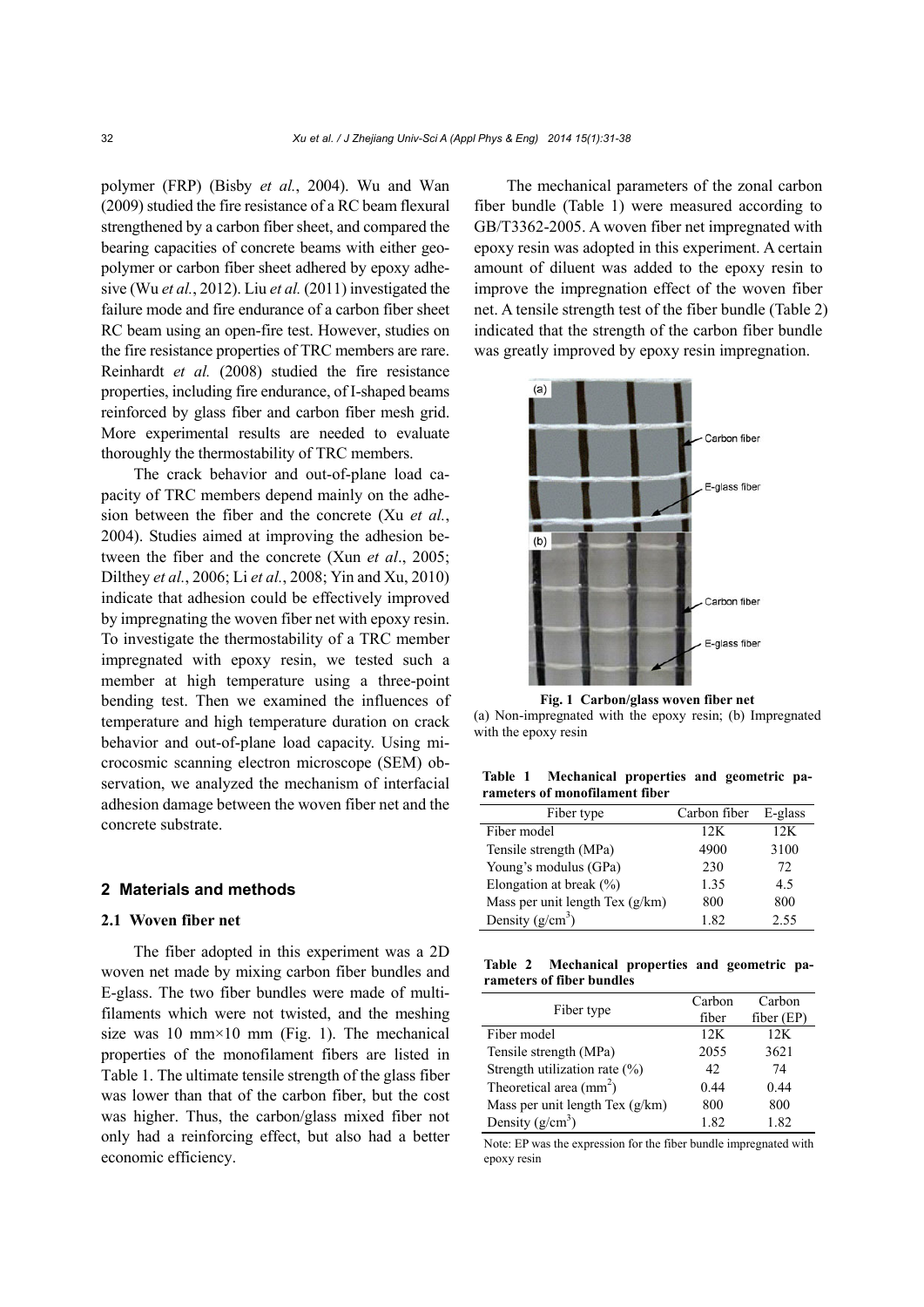## **2.2 Concrete substrate**

The raw material of the fine concrete substrate included Portland cement (PII 52.5R), coal ash, silica fume, water reducing agent (3rd generation of Sika), and sand in the proportions listed in Table 3. Experimental tests showed that the prepared fine concrete satisfied the working performance requirements of self-compacting concrete (Li and Xu, 2006). The influence of temperature on its mechanical properties is shown in Fig. 2.

**Table 3 Mix proportions of fine concrete substrate** 

| Material                    | Content |
|-----------------------------|---------|
| Portland cement (PII 52.5R) | 472     |
| Coal ash                    | 168     |
| Silica fume                 | 35      |
| Water                       | 262     |
| Water reducing agent        | 4.0     |
| Water binder ratio          | 0.4     |
| Fine sand $(0-0.6$ mm)      | 460     |
| Coarse sand $(0.6-1.2$ mm)  | 920     |



**Fig. 2 Influence of temperature on the mechanical properties of fine concrete substrate**

### **2.3 Polypropylene (PP) fiber**

To control effectively the microcracking of the concrete during temperature changes, and to prevent the formation and development of cracks, some of the specimens were mixed with high-strength PP monofilament short fiber at a volume ratio of 0.09% (Yin and Xu, 2010). The mechanical and geometrical parameters of the PP monofilament short fiber are listed in Table 4.

## **2.4 Specimens and test method**

Specimens for the three-point test included two specifications: 450 mm×100 mm×15 mm for the monolayer woven fiber net, and 450 mm×100 mm  $\times$ 25 mm for the bilayer woven fiber net. The top and bottom cover layer thickness was 5 mm. The curing time was 28 d after casting of the specimens.

**Table 4 Mechanical properties and geometric parameters of polypropylene fiber** 

| Description  |
|--------------|
| Fiber bundle |
| 160          |
| >280         |
| 15           |
| 0.91         |
| 580          |
| >3900        |
| Low          |
| $0.7 - 0.9$  |
|              |

The high-temperature test was conducted by putting the specimens in a muffle. The temperature started from 15 °C, and reached 120 °C or 200 °C with a heating rate of 7 °C/min. The length of time that the specimens were in the muffle was 30 min or 90 min. A load test was then conducted after all the specimens were cooled naturally.

The specimens were placed on two pin supports with 300 mm clear span. Experimental tests were conducted with a 250 kN Instron universal testing machine. The loading method is shown in Fig. 3a. The load *P* was measured by a load transducer. The mid-span deflection of the thin plate was measured by two displacement sensors (LVDTs). The loading device is shown in Fig. 3b. Displacement control was adopted in the loading test with a velocity of 0.5 mm/min.

An FEI Quanta FEG650 electron microscope and energy disperse spectroscopy were used to observe the damaged sections of the samples after high temperature treatment. The adhesion between the woven fiber net impregnated with epoxy resin and the substrate concrete was investigated microscopically after the high temperature treatment.



**Fig. 3 Three-point bending test**  (a) Loading schematic diagram; (b) Loading system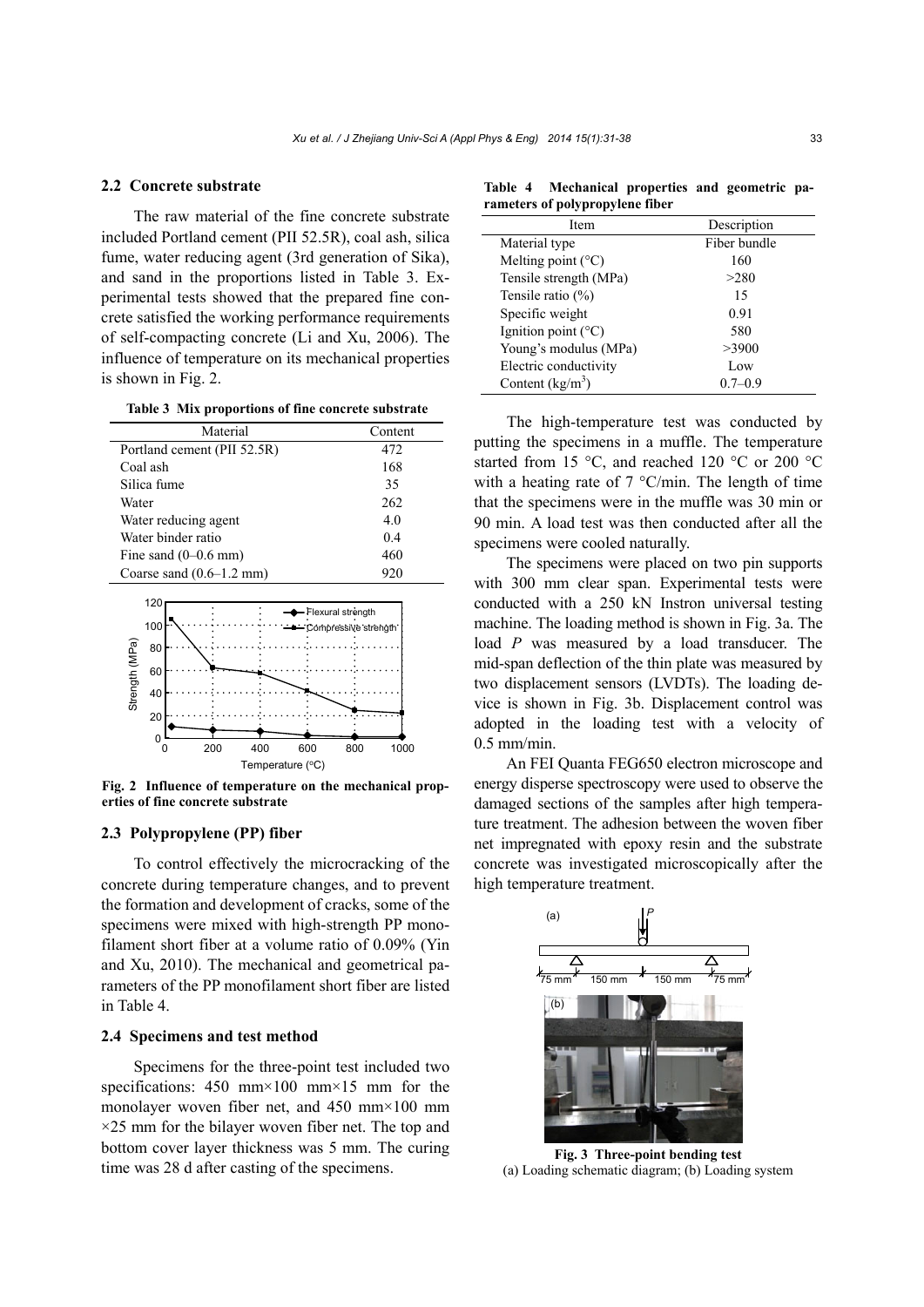## **3 Results and analysis**

## **3.1 First cracking, ultimate state, and damage process**

The load-midspan displacement curves for the TRC thin plate after treatment at different temperatures and duration times are given in Fig. 4. The first cracking load, ultimate state load, and mid-span deflection under the three-point bending test are shown in Table 5. The temperature and duration time of the process were set on the muffle furnace, and all the woven fiber nets of the specimens were impregnated with the epoxy resin. The specimen type P denotes a specimen mixed with PP fiber; 1 denotes a monolayer woven fiber net member; and 2 denotes a bilayer woven fiber net member. The first cracking loads of specimens B, D, and E were not related closely to the temperature, in contrast to the results shown in Fig. 2. This suggests that the factors influencing the first cracking load of TRC specimens after high temperature are complicated, and not simply related to the strength of the concrete substrate.



|  |  |  | Fig. 4 Load-displacement relation of three-point bending test |
|--|--|--|---------------------------------------------------------------|
|  |  |  |                                                               |

(a) Specimen A (room temperature); (b) Specimen B (room temperature); (c) Specimen C (120 °C, 30 min); (d) Specimen D (120 °C, 30 min); (e) Specimen E (120 °C, 30 min); (f) Specimen F (200 °C, 30 min)

| Condition              | Type   |               | Specimen Crack deflection (mm) | Cracking load (N) | Ultimate deflection (mm) | Ultimate load $(N)$ |
|------------------------|--------|---------------|--------------------------------|-------------------|--------------------------|---------------------|
| Room                   | C-1    | A             |                                | 40                |                          | 500                 |
| temperature            | $CP-1$ | в             | 0.5                            | 320               |                          | 1190                |
|                        | C-1    | $\mathcal{C}$ |                                | 280               | 10.5                     | 350                 |
| 120 °C, 30 min CP-1    |        | D             | 2.5                            | 450               |                          | 710                 |
|                        | $CP-2$ | E             | 0.5                            | 1000              | 8.5                      | 3100                |
| $200 °C$ , 30 min CP-1 |        | F             |                                | 400               | 10.5                     | 500                 |
| 200 °C, 90 min         | $C-1$  | G             | 0.1                            | 500               | 0.1                      | 500                 |
|                        | $CP-1$ | H             | 0.1                            | 300               |                          | 410                 |

**Table 5 Results of three-point bending test**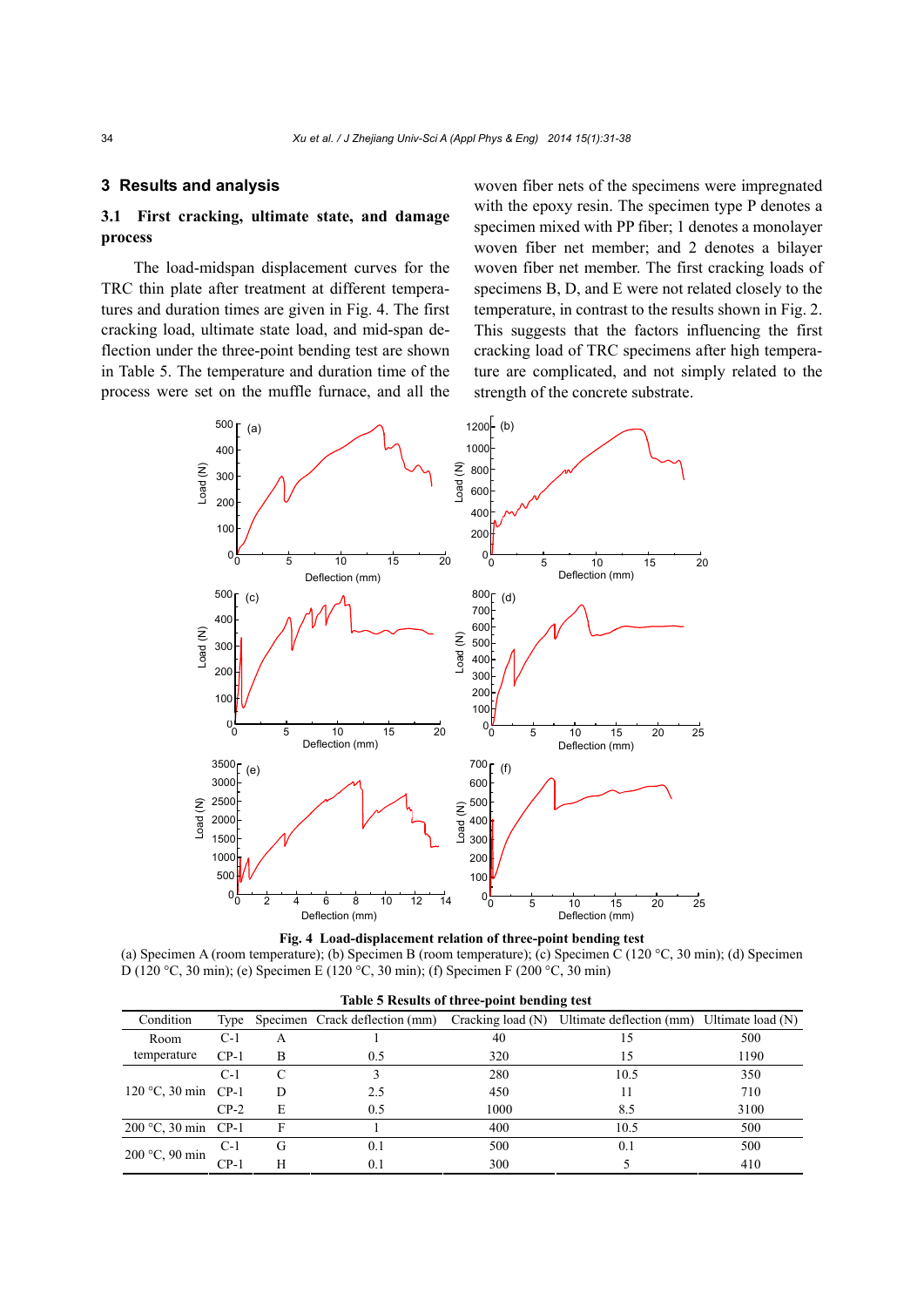Comparison of the bearing capacities between specimens A and B, and C and D showed that under normal temperature and 120 °C, the addition of PP could greatly increase the ultimate out-of-plane load capacity of the thin plate. This was likely to have been the result of the bridging and load transfer effects of the short fibers on the crack development sites. As the first crack of the plate occurred, the bridging effect of the PP fiber may have delayed crack development, reduced the crack width, and optimized the stress transfer between the woven fiber net and the concrete substrate. The failure modes of specimens A and B are shown in Fig. 5. The concrete on the upper edge of the thin plate was crushed. However, the PP fiber mix may have helped the member present a multi-crack failure mode. The fracture interval was between 2 and 4 cm, and the distribution was uniform.

The relation between the shear tensile strength of the epoxy resin and the temperature under 140 °C was studied. The shear tensile strength of the epoxy resin at 140 °C was only 15.4% of that at normal temperature. However, in this experiment, compared with specimens A and B, which were not treated with high temperature, the ultimate bearing capacities of specimens C and D, which were treated with the high temperature of 120 °C for 30 min, were reduced by 30% and 40%, respectively. This may have been because the epoxy resin inside and outside of the woven fiber net was protected by the concrete substrate and thus did not reach 120 °C. After treatment with high temperature, the ultimate out-of-plane load capacity of specimen E with bilayer woven fiber net could still reach 3100 N, which was 3.4 times that of the specimen D. This was probably because first, the heat was blocked by the increased plate thickness; second, the ultimate tensile strength of carbon fiber decreases a little with increasing temperature under 900 °C (Kleineberg *et al.*, 2004). However, under the high temperature in this study, the ultimate tensile strength of the carbon fiber woven net did not decrease much, thus the ultimate out-of-plane load capacity of the member could be effectively increased by increasing the network distribution rate. In other words, it may be useful to increase the network distribution rate within a certain range to improve the performance of TRC to that of reinforced concrete structures in bending failure mode at room temperature. However, it is probably useless to increase the rate in concrete crushing failure mode. The formed macro-crack number was 3, as specimen E was damaged. The width of the third crack reached 1 mm and a transverse crack was found on the sublayer of the woven fiber net on the side of the specimen. This indicated that the woven fiber net and the concrete substrate had separated. As more loading was added, two horizontal fractures were found, which led finally to shear failure of the specimen. The failure mode is shown in Fig. 6.

Compared with specimen B without high temperature treatment, the ultimate out-of-plane load capacity of specimen F treated at 200 °C for 30 min decreased by 58%. The reason for the specimen damage



**Fig. 5 Failure mode of TRC specimens**  (a) Specimen A; (b) Specimen B



**Fig. 6 Failure mode of specimen E**  (a) Crack width; (b) Transverse cracks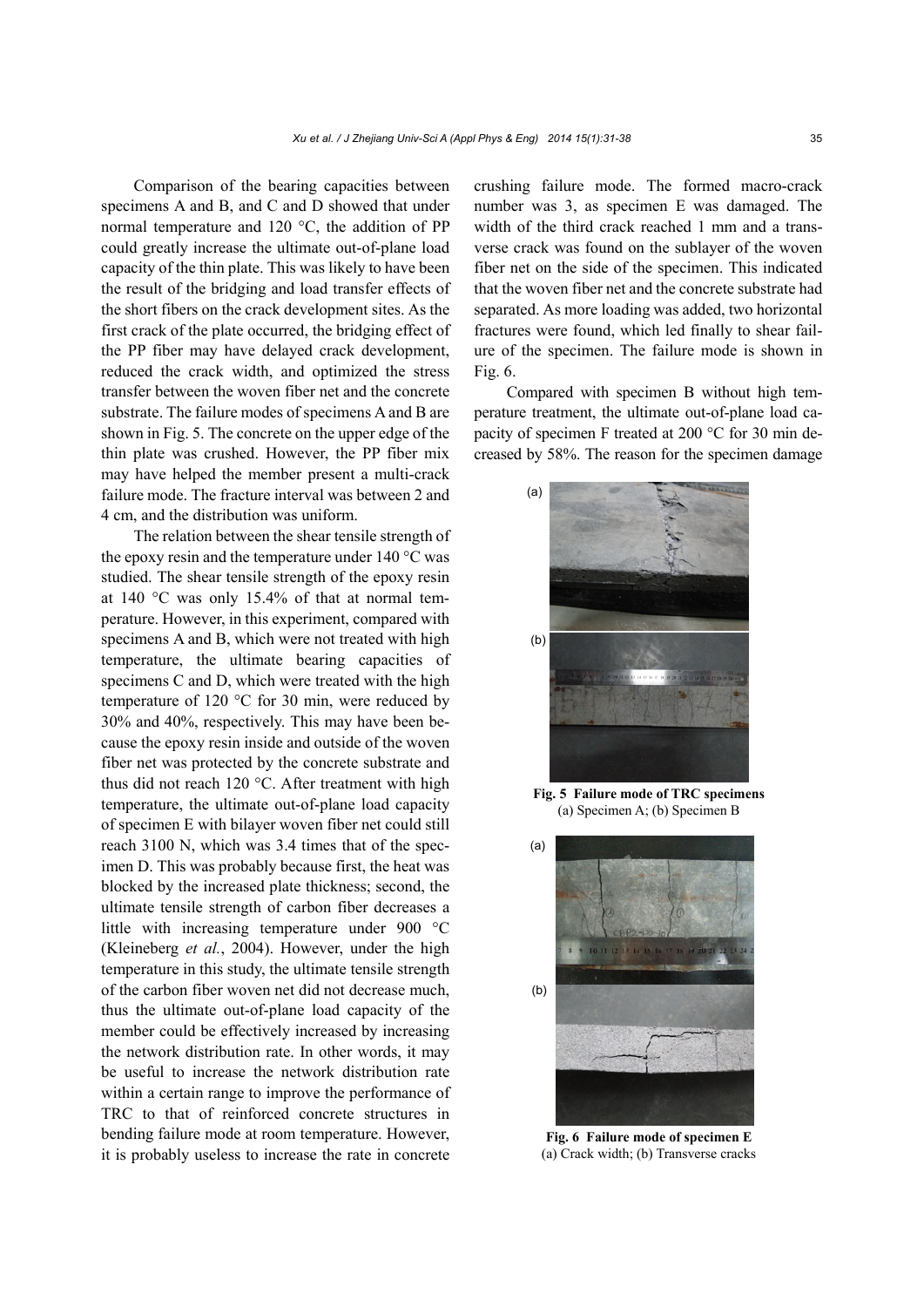was the early separation of the woven fiber net and the concrete substrate. After treatment at 200 °C for 90 min, the integrity of the thin plate was maintained, but its ultimate out-of-plane load capacity was only 400–500 N. The out-of-plane load capacity of specimen G was lost quickly during the initial stage of the loading, which showed its obvious brittle failure characteristic. Regardless of whether the TRC was mixed with PP fiber, the crack number was 1, as the specimen was damaged. The reasons were: first, the PP fiber had already melted under 200 °C. Thus, the influence of the mixed PP on the out-of-plane load capacity of the plate was not big; second, the color of the epoxy resin on the surface of the woven fiber net had already turned from transparent to deep yellow (Fig. 7). This indicated that the performance of the epoxy resin had already degenerated and the fragility had increased greatly. This damaged the adhesion between the woven fiber net and the concrete substrate, and they quickly became separated.



**Fig. 7 Degradation of epoxy resin**  (a) Epoxy resin interface crack; (b) Adhesion failure

### **3.2 Micro-structure analysis**

To visualize the morphology of the woven fiber net, the epoxy resin, and the concrete substrate at high temperature, an FEI Quanta FEG650 electron microscope and energy disperse spectroscopy were adopted to observe the damaged section of the plate member. The existing form of the PP fiber treated with high temperature is shown in Fig. 8. PP fiber was still found in the thin plate after treatment at 200 °C

for 30 min. The melting point of the PP fiber was 160 °C (Table 4), indicating that the inner temperature of the concrete did not reach 160 °C. However, as the duration of the high temperature reached 90 min, the PP fiber melted, and only a few holes remained (Fig. 8). Thus, if the heating time of a plate member was long, the mixed PP fiber had little influence on the out-of-plane load capacity of the member. However, the porosity of the specimen could be increased with mixed PP fiber, favoring the elimination of vapor and heat from the concrete substrate, thereby reducing pore pressure.



**Fig. 8 Polypropylene (PP) fiber after exposure to high temperature for different durations**  (a) 200 °C, 30 min; (b) 200 °C, 90 min

The morphology of the surface epoxy resin in the woven fiber net after high temperature treatment is shown in Fig. 9. As the temperature and the high temperature duration increased, the morphology of the epoxy resin changed greatly. At 200 °C for 90 min, the surface became uneven, and performance of the specimen was obviously degraded (Fig. 9c). The interfacial condition of the fiber surface and the substrate after treatment at 200 °C for 90 min is shown in Fig. 10. The fragility of the epoxy resin on the fiber net surface increased greatly, and obvious cracking was observed on the epoxy layer of the fiber surface. Unevenness was already apparent at the interface between the fiber and the concrete substrate, which would lead to the easy separation of the plate and a great drop in its out-of-plane load capacity.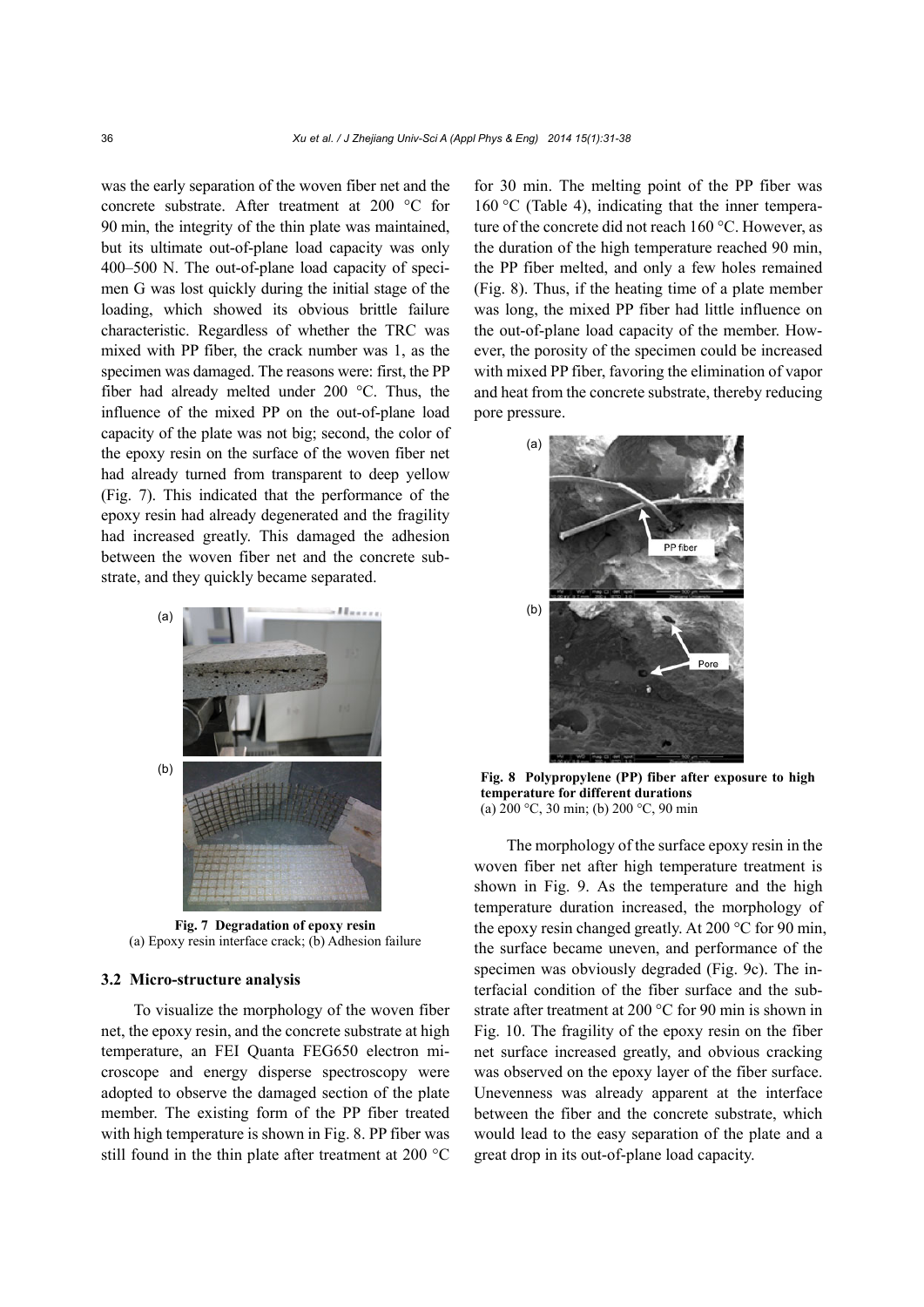

**Fig. 9 Epoxy resin on the surface of fiber**  (a) Normal temperature; (b) 120 °C, 30 min; (c) 200 °C, 90 min



**Fig. 10 Interface condition after treatment at a high temperature of 200 °C for 90 min**  (a) Cracks in epoxy resin; (b) Separation at the interface

## **4 Conclusions**

1. At 120 °C for 30 min, the TRC member maintained structural integrity and basic out-of-plane load capacity. However, as the temperature duration increased to 90 min, while the integrity of the member remained, the out-of-plane load capacity was almost lost. The main reason for the separation of the woven fiber net from the substrate material was the degradation of the epoxy resin on the surface of the fiber.

2. The thermostability of the TRC member was improved to a certain degree by increasing the network distribution rate or the thickness of the concrete cover.

3. At normal temperature or at 120 °C, the out-of-plane load capacity of the TRC member could be increased greatly by mixing with PP fiber, but at 200 °C for a long time, the mixed PP fiber had no effect on the out-of-plane load capacity of the specimens. However, the fusion of the PP fiber may increase the porosity of the member, favoring the elimination of heat and vapor from the concrete. Thus, mixing an appropriate amount of PP fiber could help improve the thermostability of TRC members.

4. After treatment at a high temperature of 200 °C for 90 min, the degradation of the epoxy resin was serious, and led to unevenness in the surface layer, interfacial adhesion damage between the fiber net and the cement substrate and finally, a great reduction in the out-of-plane load capacity of the member. Although the strength utilization rate of carbon fiber bundles is greatly improved with epoxy resin impregnation at room temperature, the interfacial adhesive performance of epoxy and concrete is not good at high temperature, and leads to premature damage of thin-plate and bonding failure. Therefore, the outof-plane load capacity of TRC thin-plate without epoxy will be worse.

5. Taking into account all the uncertainties involved and the inadequate number of specimens, statistical analyses and modelling of the optimal amount of fibers will be carried out after conducting a large number of experiments with different amounts of fiber.

6. As a new type of cement based composite material, the TRC member has wide application prospects. However, the out-of-plane load capacity of TRC members with woven fiber net impregnated with the epoxy resin was not good under the high temperature condition. In future research, the function of the epoxy resin could be further optimized, or an inorganic glue with a stronger impregnation and adhesion ability, and better thermostability may be found to replace the epoxy resin.